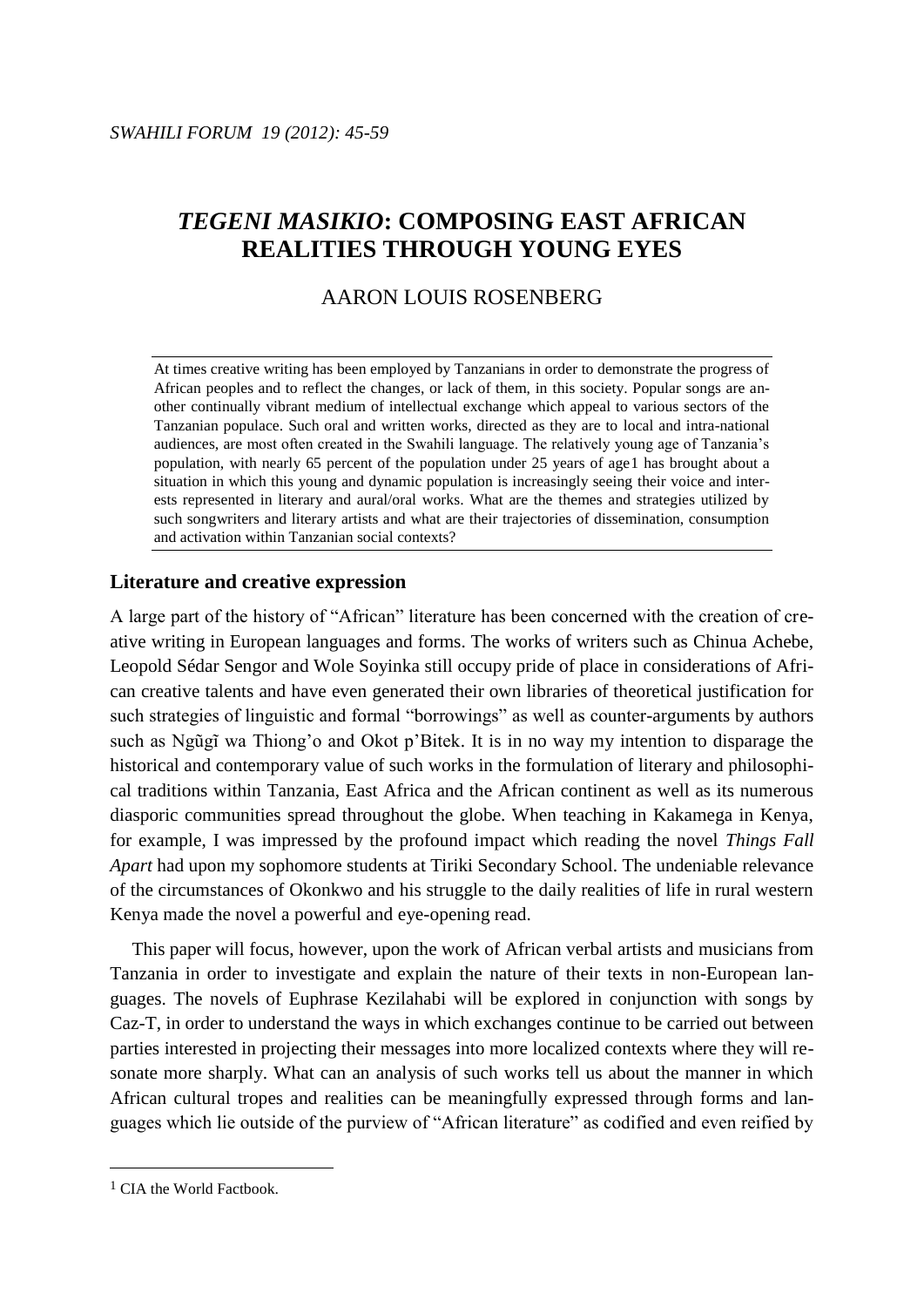international and intercontinental practices of publication, dissemination and consumption? In turn, what do the positions of these creative artists as "young" members of Tanzanian society as defined by social conventions have to do with the success and importance of their work as part of the socio-cultural continuum of Tanzanian postcolonial reality? <sup>2</sup> Finally, what are the implications of this type of comparative approach across genres for the study of African literature in general and in the particular case of Tanzanian expression?

For millennia members of African communities have been interacting with and carrying on conversations with those of their societies as well as other Africans from outside of what they would define as their own groups. The best examples of these artistic discourses have been and continue to be both intellectually stimulating and aesthetically pleasing and as a result have embedded themselves in the day to day activities of African peoples in essential ways. As a function of the recent history of the African continent, however, many of these expressive realities have been undervalued or shamelessly exploited by political figures who cynically saw in them a way to legitimize themselves and their governments such as in the cases of Daniel Arap Moi or Mobutu Sese Sekou.<sup>3</sup>

Through all of this, however, indigenous expressive forms have continued to demonstrate their relevance and potency with regard to the lives of a large percentage of Africans4. The fact that such works are more often than not created in popular forms and languages distinct from what the majority of Europeans and citizens of the United States of America are familiar with makes them commodities impenetrable to such publics. As Kenyan author Parselelo Kantai has noted, often people from outside of Kenya, because of the nature of these expressive forms, are unable to "enter in" and take part in such discussions<sup>5</sup>. The manner in which such works of literary and musical creativity carry messages which are relevant to their audiences makes them relevant philosophical and manifestly practical tools which are used on a day to day basis in order to articulate and negotiate the changing landscape of Tanzanian soci-

<sup>&</sup>lt;sup>2</sup> It is worth noting that despite the chronological difference between the dates of birth of Euphrase Kezilahabi and Caz-T (Kezilahabi born in 1944 and Caz-T, as far as I can tell sometime in the late 1970s or early 1980s) *Rosa Mistika*, Kezilahabi's most controversial novel was written, so the story goes, in part before he himself had finished his studies although it was not published until 1971. Thus both men were responding to and articulating the realities of the "younger" generation of *vijana* (unmarried young men) rather than *wazee* (elders).

<sup>3</sup> See for example Ingrid Björkman's study *Mother, Sing For Me: People's Theatre in Kenya* (1989) in which the author on pages 49 and 50 provides evidence of the manner in which the Moi regime repeatedly exploited the power of music and song in order to foment a positive image of its actions despite the violent and exploitative nature of its actual practices. Graeme Ewen's account of the life and times of Franco Luambo Makiadi in his masterful *Congo Colossus: The Life and Legacy of Franco & OK Jazz* (1994) does a likewise though job of exploring and explaining the manner in which this artist, possibly the most universally important African composer and singer of popular music in the twentieth century in terms of his diffusion and impact throughout the continent, was appropriated and utilized by the dictatorship of Mobuto Sese Sekou in order to consolidate and repeatedly legitimate his unbridled excesses.

<sup>4</sup> See Bob W. White. *Rumba Rules: The Politics of Dance Music in Mobutu's Zaire*. Durham, NC: Duke University Press, 2008; and Mwenda Ntarangwi, *Gender, Performance, & Identity: Understanding Swahili Cultural Realities Through Songs*. Trenton, NJ: Africa World Press, 2003.

<sup>5</sup> Parselo Kantai, Interview with Aaron Rosenberg. *The African Beat*. Voice of America, Washington, D.C. 24 Feb. 2007.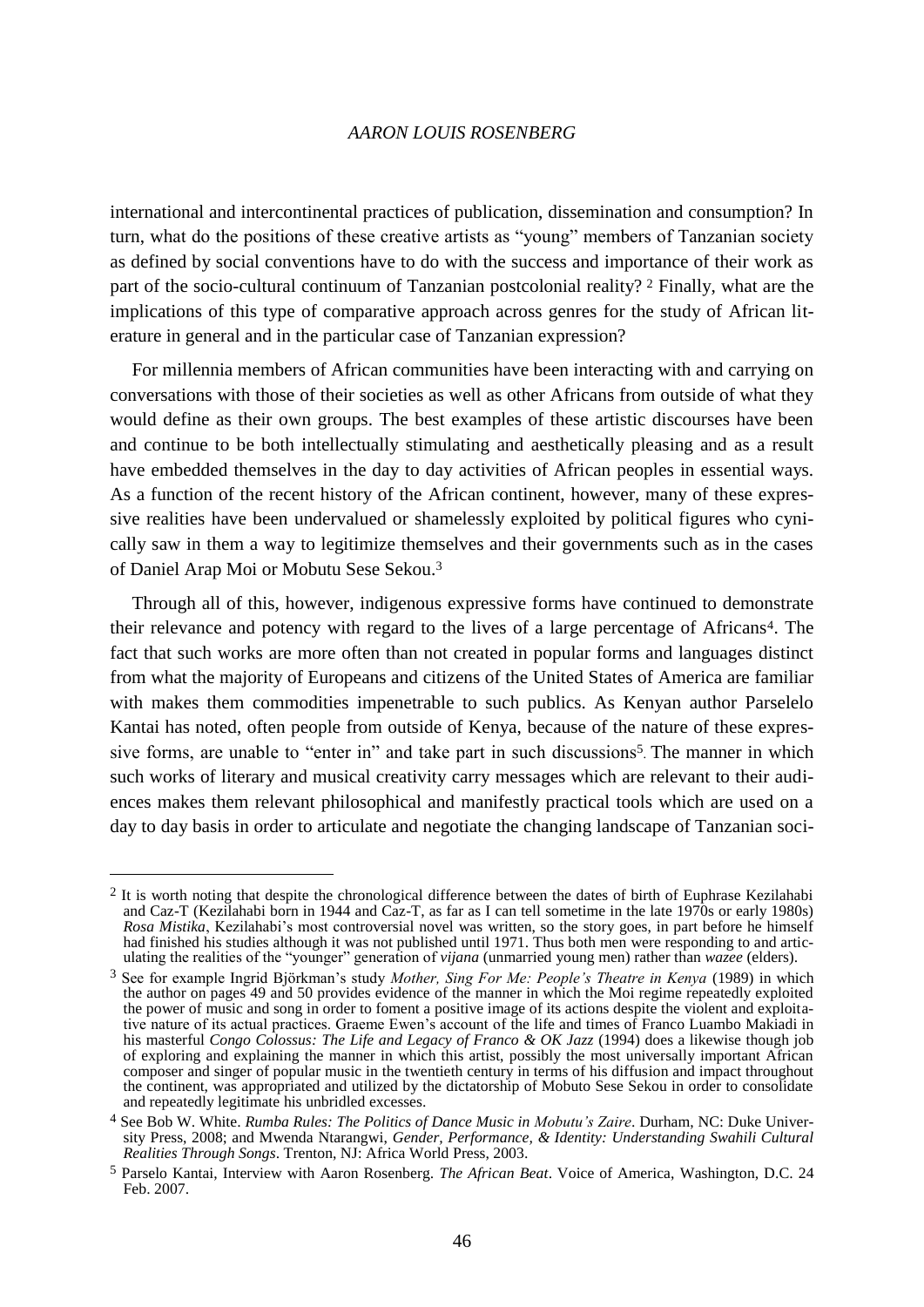ety. While Euphrase Kezilahabi is renowned for the philosophical profundity of his novels and, to a lesser extent, his poetry, I will argue below, following the reasoning of scholars such as Vincent Barry6, that the songs of performing artists such as Caz-T also contain philosophical thinking which makes such musical works of importance to their listeners.<sup>7</sup>

## **Euphrase Kezilahabi and the Tanzanian novel**

Euphrase Kezilahabi is possibly the most famous living writer in Swahili. His productivity extends across a number of genres such as poetry, essays and criticism, and prose fiction. If Shaaban Robert, who is credited with establishing modern Swahili literature, was associated with the independence movement in Tanganyika and Zanzibar (later the Republic of Tanzania), then Kezilahabi could be described as his successor. Robert is best known for his poetic works, many of which were created in forms of expression such as the epic poems known as *tenzi* which are complexly rhymed with both set stanza divisions and internal as well as external rhyme. Kezilahabi, by contrast, was one of the first poets in Swahili to work with blank verse and free Swahili poetry from traditions that limited the creative potential of words themselves by subordinating this to systems of rhyme (*vina*) and meter (*wizani*). His collections such as *Karibu Ndani* or "Come on in" (1988) and *Kichomi* or "Stabbing Pains" published in the mid to late 1970s are testaments to the power and beauty of this poetry. Kezilahabi is best known, however, for his lengthy prose works which can be linked to traditions of the "novel" as it developed through European and Japanese traditions. In this respect his work seems to be opposed to that of Robert who is best known for his poetic works. As Abdilatif Abdalla clarifies, Robert

*alielemea zaidi kwenye utanzu wa ushairi. Ndiyo hata mpaka siku hizi humu mwetu Afrika ya Mashariki ukilitaja jina lake tu fikira ya kwanza itakayomjia mtu ni kumnasibiha na mashairi kwanza, halafu ndiyo akumbuke kuwa pia alipata kuandika hadithi na insha*. (1975: x).

was much more inclined toward his poetry. That is why, even today in East Africa if you mention his name, the first thought that will occur to a person is to recall his poetic works first; only later will he or she remember that he also wrote narrative fiction and essays.<sup>8</sup>

Kezilahabi got his start in writing long fiction and the novella *Rosa Mistika* or "The Mystic Rose" which was published in 1971 remains his most widely disseminated work, even being adopted as a textbook in Tanzanian secondary schools. Despite its harsh, portrayal of the exploitation of women in postcolonial Tanzania the text is fondly remembered by former secondary school students, women included. In this novel as well as *Kichwamaji* or "Empty-

<sup>6</sup> Barry, Vincent. *Philosophical Thinking about Death and Dying*. Belmont, CA: Thomson Wadsworth, 2007.

 $7$  In distinction to various orthodox views of "philosophy" as an exclusively "western genre" (a view expressed by a colleague at one of my academic presentations here in Mexico), Barry Vincent has stated that "[p]hilosophical thinking strives to go beyond the common place to see what is not readily apparent, to think seriously about what most people unquestioningly accept, to conceive of possibilities and alternatives to what is thought obvious. Philosophical thinking aims for knowledge with understanding. (2007: 4)

<sup>8</sup> All translations are by the author.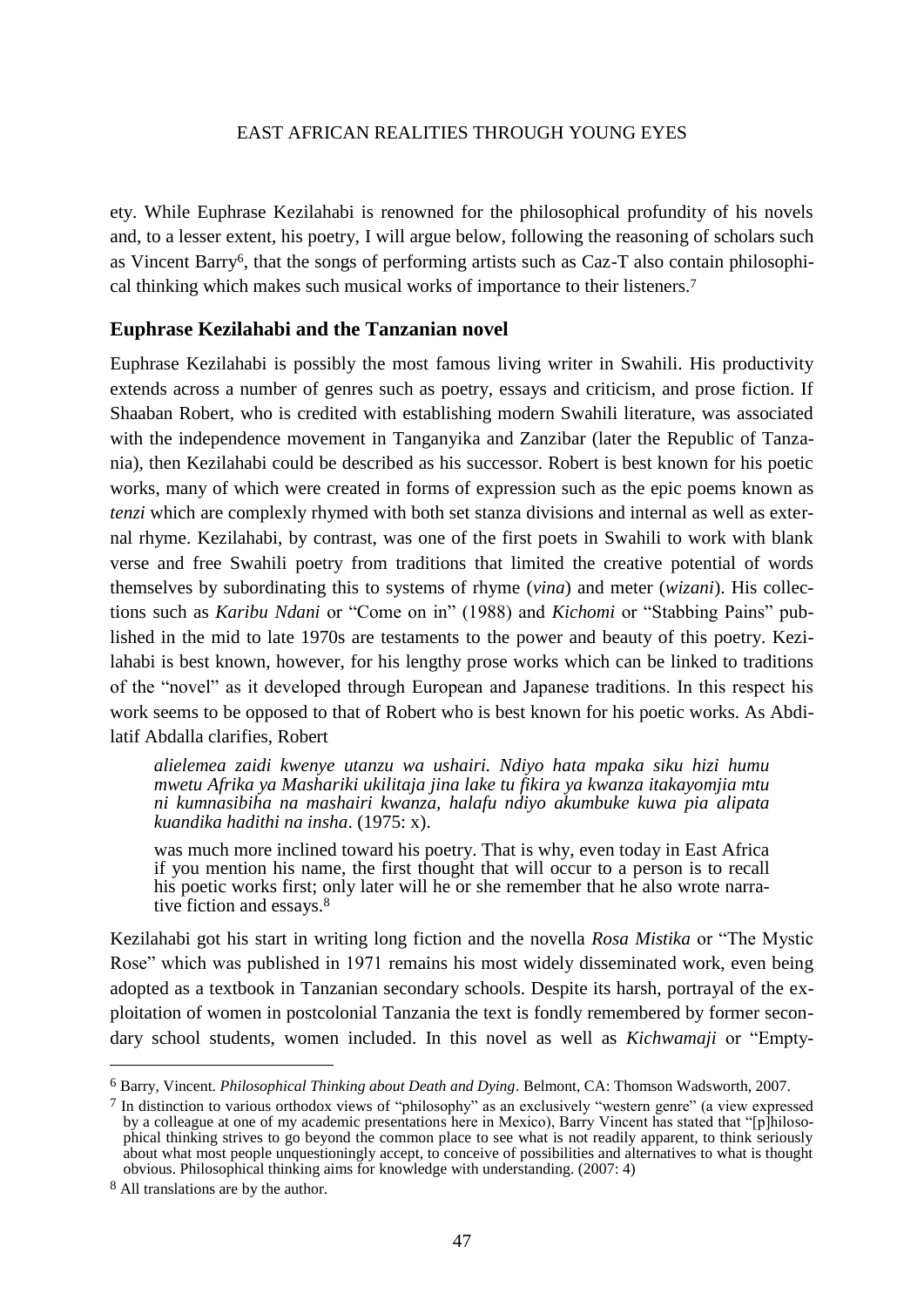Headed," the novel ends with the suicide of the protagonist. In the case of Rosa it is as a result of eating ground glass and in the case of Kazimoto, the protagonist of *Kichwamaji*, he shoots himself. In keeping with Kezilahabi's Existentialist if not Nihilist leanings both characters come to a realization of the meaninglessness of life as well as their own excruciating suffering as a result of their inability to integrate themselves into society.

Whereas *Rosa Mistika* deals with the exploitation and self-destruction of a young woman, *Kichwamaji* deals with the fate of the men who choose to exploit such women. By the novel's conclusion Kazimoto and his lifetime friend Manase have come to the realization that as a result of their adulterous relationships with the same prostitute named "Pili" or "the second" they have both contracted and passed on to their wives a disease which means their death both literally and figuratively. Literally as we see the declining health of Manase and his wife Salima who are approaching their grave, and figuratively in their monstrous son who has contracted the disease and therefore is cursed to go through life carrying an elephantine head, surely preventing him from having children and carrying on the family line. In the case of Kazimoto his wife Sabina gives birth to a stillborn boy and it is implied that further attempts to have children will result in the same.

The novel starts off with a circuitous description of the life of Kazimoto which, due to its sequential and compartmentalized nature, appears to border upon a picaresque plot. This lengthy introduction, however, which leads up to the explosive revelations in the novel's final pages, is necessary for various reasons. For one thing, it allows us to develop an attachment to Kazimoto and to witness his development and maturation into a productive member of society. We should bear in mind his position as a secondary school teacher in a country whose first president was himself a teacher and in fact adopted the sobriquet *mwalimu* or "teacher" after becoming president. That he also tries to get his philandering ways under control also serves as a measure of his maturation and his ability to integrate himself into Tanzanian society as well as the rural families that he and his wife have left behind. In fact he and his brother-inlaw's efforts to finance tractor cultivation of all of the families' fields brings them even closer together than before. All of this makes Kazimoto's situation at the end of the novel more painful and makes us focus upon his death as a tragedy. The fact that Kazimoto himself narrates the novel (up to his death on the penultimate page) reinforces the close association that we feel as readers with him.

That the novel is written in a realistic style and in an accessible standard version of Swahili also contributes to the manner in which a Tanzanian reader would find the book comprehensible. In his later novels such as *Nagona* and *Mzingile*, which followed the political novels *Dunia Uwanja wa Fujo* and *Gamba la Nyoka*, Kezilahabi abandoned this realistic and chronological plot development in favor of a disjointed, supernatural and allegorical narrative mode described by Said Khamis as "fragmented" (2003: 79) This is not to say, however, that *Kichwamaji* does not contain profound commentary on a variety of concrete and philosophical topics. One of the recurrent and most important philosophical notions discussed in the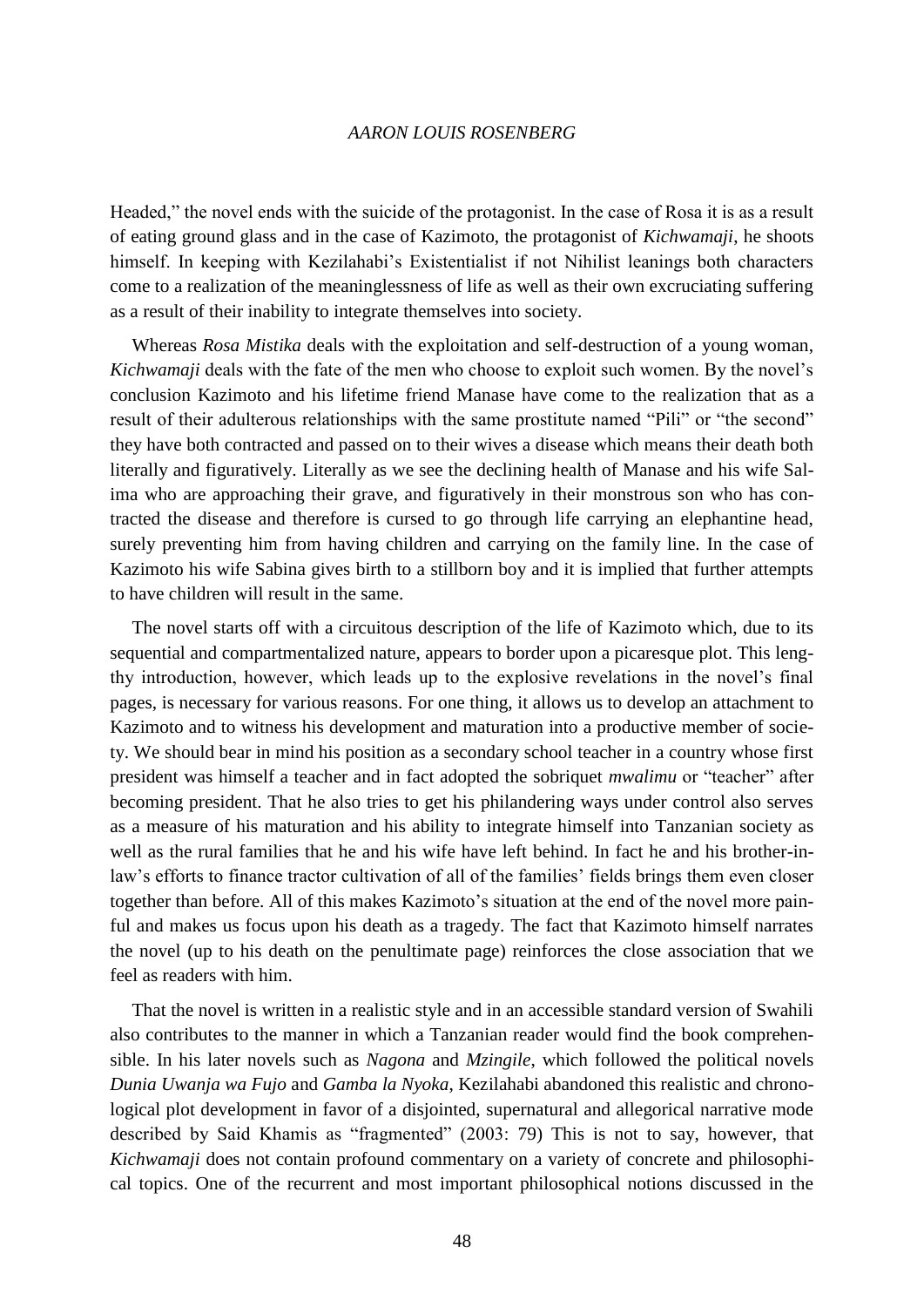novel is the meaning and constant presence of death. The most obvious example of this comes near the novel's conclusion when Manase and Kazimoto are having a discussion. It is here that the host tells Kazimoto that:

*Ukweli ni kwamba sisi wanadamu tunakufa pole pole. Watu wengi wanafikiri kwamba kifo kinakuja mara moja. Hili ni jambo la uwongo. Tangu mwanadamu anapozaliwa anaanza kufa pole pole ingawa yeye anajiona yu sawa. Siku zake zinakatwa moja moja. Kaburi ni hatua yetu ya mwisho tu. Kazimoto, tunapoishi tunakufa pole pole, kwa hiyo kufa ni kuishi*. (206)

The truth is that every one of us human beings is in a gradual state of dying. Most people think that death is a sudden affair but that's not true at all. From the time a person is born they have already started dying even though they feel fine. Their days are being shaved away one at a time. The tumbling into the grave is simply the last stage in this process. Kazimoto, we die bit by bit while still alive, so in a way dying is our way of life.

The meaninglessness of life is brought forward through philosophical discourse before it is made apparent through the fate to which both Manase and Kazimoto consign themselves. Kazimoto's epiphanous realization of this reality, together with other factors, draw him toward the ominous and fatal conclusion that life is not only meaningless but miserable. Prior to shooting himself in the head he leaves the following note behind:

*Nimejiua. Siwezi kuendelea kuzaa kizazi kibaya. Pia sikuona tofauti kati yangu na mdudu au mnyama. Akili! Akili! Akili ni nini? Pia nikiwa duniani sikupata kukutana hata siku moja na mtu anayeamini kwamba kuna Mungu. Watu wanaoogopa kufa na kwenda motoni hao nimewaona, tena wengi sana*. (217)

I have taken my own life. I can't keep giving birth to rotten offspring. Nor could I see any difference between myself and an insect or any other animal. Moreover, in all my days on earth I never met anyone who truly believed in God though I certainly met many who were afraid of dying and going to Hell.

Such references to death and the ultimate futility of human existence are a theme developed throughout Kezilahabi's works, and arguably throughout his poetry as well. Studies by scholars such as Kyallo Wadi Wamitila (1999) and Lutz Diegner (2005) have established the nature and extent of Kezilahabi's involvement with existentialist philosophy and his development of what he calls "African Philosophy" (1985)<sup>9</sup>. They have also demonstrated the manner in which concepts expressed through Kezilahabi's works have gone on to influence other Tanzanian authors writing in Swahili such as William E. Mkufya.

Although Kezilahabi has aged since the publication of his first literary work nearly forty years ago I would like here to emphasize the philosophical nature of his work that has remained consistent since *Rosa Mistika*. The youthful intensity of that first novel certainly did make it objectionable to a section of Tanzanian postcolonial society. To a great extent this was due to the fact that they did not know how to process its overt and graphic depiction and rejection of both unbridled patriarchy and the wounds which it inflicts, literally and metaphor-

<sup>9</sup> An interesting counterpoint to Julius Nyerere's concept of "African Socialism" or *Harambee* as expressed through and after the 1967 *Azimio la Arusha* or Arusha Declaration.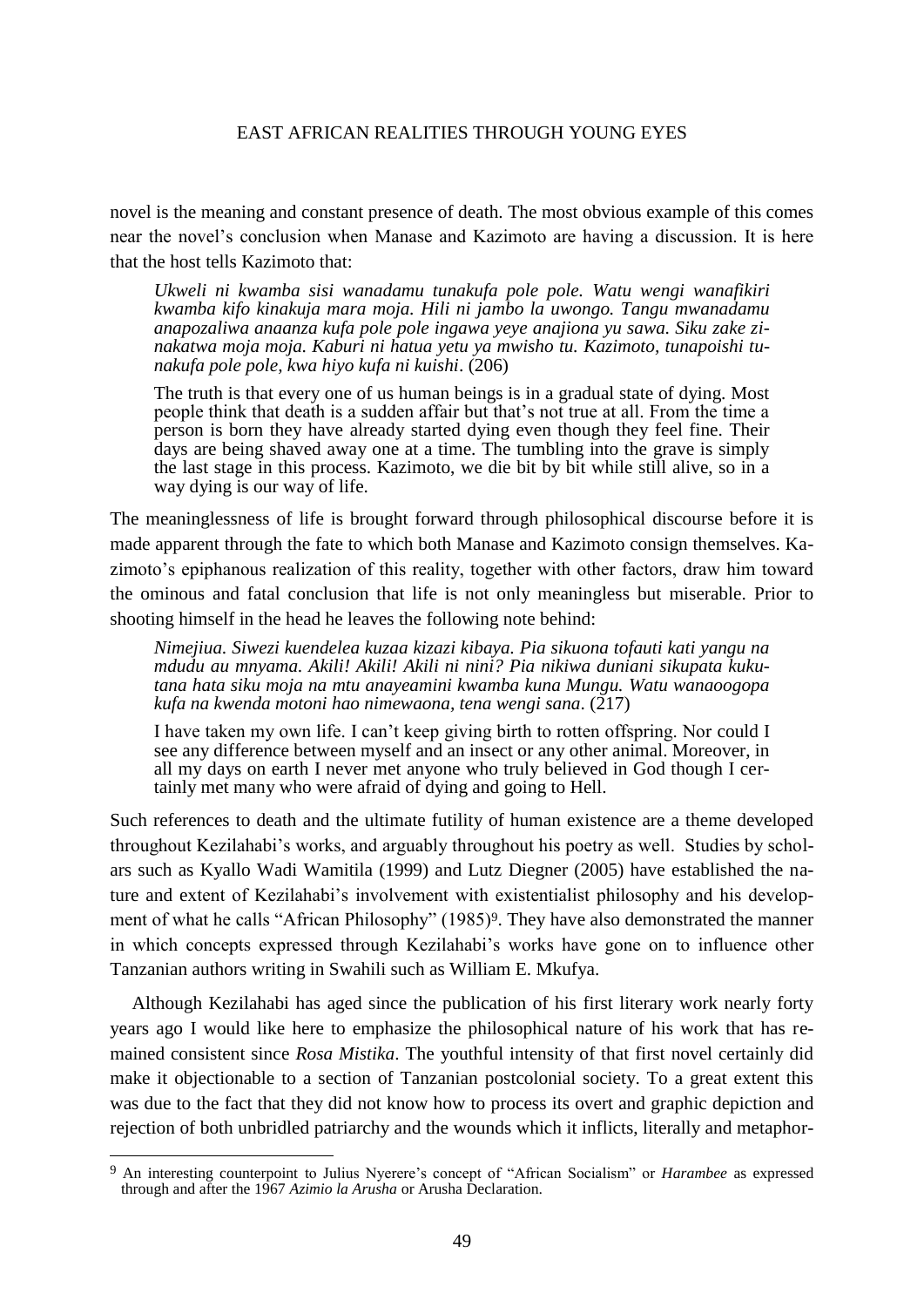ically, upon beneficiaries and victims alike. Undoubtedly the experiences which Kezilahabi went through as a secondary school student were fresh enough in his mind while writing (he was after all, writing the novel as a secondary school student) that he could express them with the necessary angst to make them seem real, especially to those of his own *rika*, or generation. We can see clearly from an analysis of Kezilahabi's early writing and his development over the course of three and a half decades that young authors in Tanzania have been taking advantage of indigenous languages such as Swahili in order to craft complex works within literary forms modeled upon western forms of expression. That these works articulate and problematize philosophical conceptions at the level of high art and thought contradicts statements made within the walls of El Colegio de México itself. It has been proposed there that there is no such thing as philosophy on the African continent due to the fact that philosophy is "a western genre<sup>"10</sup>. This is, of course, an extremely narrow vision of philosophy itself even as it is conventionally conceived in western scholarship where a variety of generic forms are used to express philosophical thought. As Barry Vincent demonstrates in *Philosophical Thinking about Death and Dying* (2007), philosophy is more a mode of thought and is therefore found in a variety of genres, languages and societies throughout the globe.

It is with this in mind that I would like to briefly mention another form, or rather constellation of forms of youthful expression in Tanzania which has produced a great many weighty works which deal with topics germane to the lived experience of young people.

## **Music and popular cultural aspirations in Tanzania**

 $\overline{a}$ 

In a wide range of styles or *mitindo* as they are called in Tanzania, performing artists, predominantly young and male but not always, have been calling out to one another and to their publics to explore the joys and tragedies of their lives. That not all of these artists are "young" is clear from even a perfunctory glance at the rosters of groups such as Orchestra DDC Mlimani Park, or Msondo Ngoma, previously known as Juwata Jazz, both of which have been around for nearly fifty years. In the last twenty years or so, however, a style of music known as Bongo Flava has been gaining ground in Tanzania. This is a type of youth music that can be linked to hip hop as produced in the United States as well as elsewhere in Africa. Certainly not every song that comes out of the minds and mouths of Bongo Flava artists is a work of art worthy of attention and study, any more than every novel or poem produced in Tanzania, Africa, or elsewhere in the globe merits such consideration. There are, however, many artists who are producing songs which speak, or rather sing, to the Tanzanian population in general and to young people in particular about the problems which they confront on a daily basis. Such names as Professor Jay, (the late) Mr. Ebbo, TMK Wanaume, and others come to mind.

As Alex Perullo and John Fenn (2003) have pointed out, language use is an essential defining element in Tanzanian hip hop and is often the dividing line between serious and socially

<sup>10</sup> Anonymous. 2009. Commentary at presentation of paper *Conversaciones con la muerte en África y México* by Aaron L. Rosenberg, August 10th. El Colegio de México.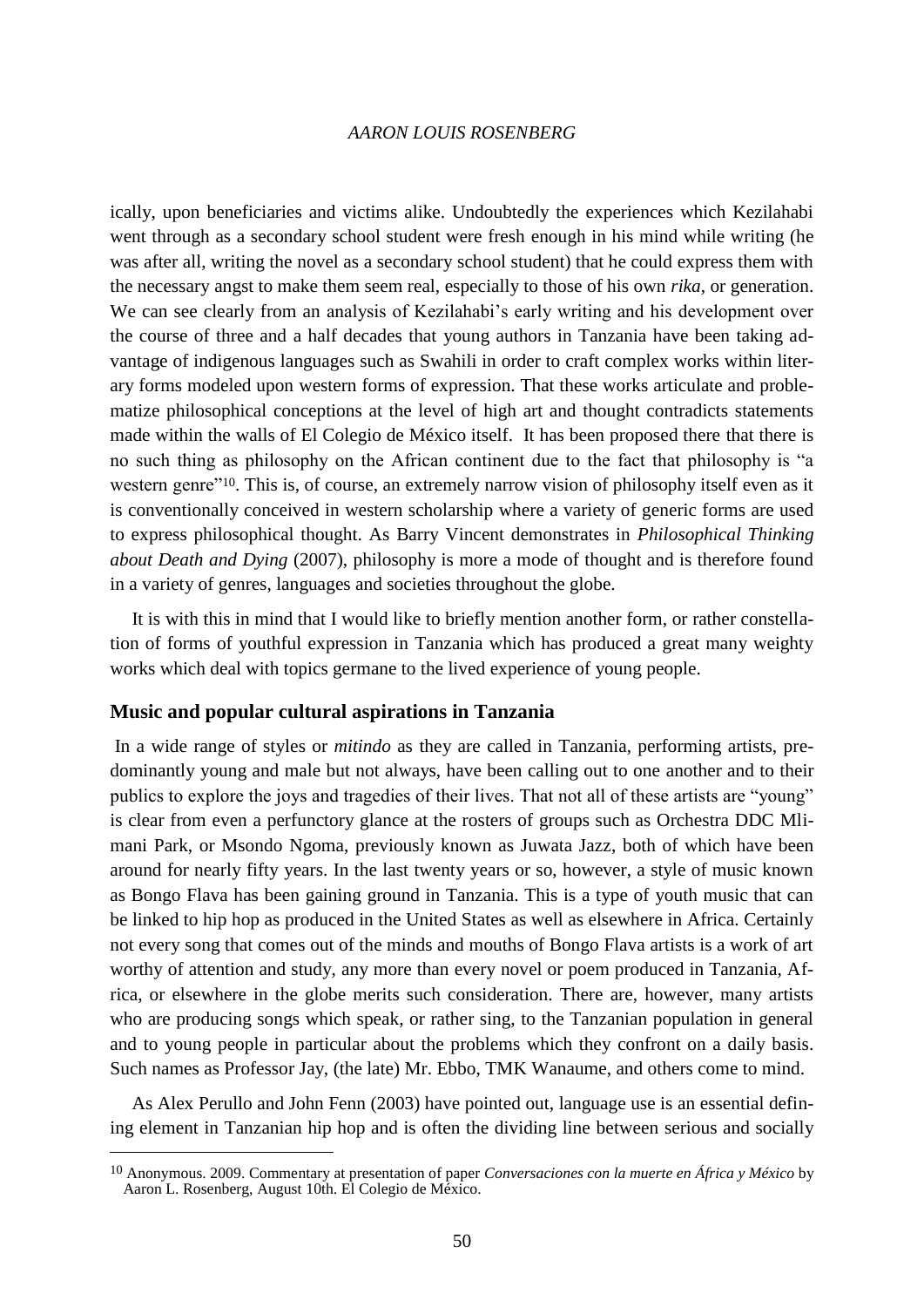relevant songs and music for partying and self-promotion. The latter variety of songs is linked to the English language and with the imitation of western styles. We can see once again that Tanzanian youth have made deliberate choices in their selection of language and form in order to make the works meaningful in organic ways.

Although the work of any of the artists mentioned above could be used to demonstrate the aspects of profundity and relevance referred to, most of them have in fact been dealt with by myself or other scholars (see Perullo 2012, Rosenberg 2011a, Ntarangwi 2009). In the present study I would like to focus upon two songs by the artist Caz-T from his album *Tega Sikio*  (npd). The first of these is the title track from the album which translates into English roughly as "listen up" or "pay attention."

#### *Tega Sikio* **Listen Up**

| Kiitikio                               | <b>Chorus</b>                                |
|----------------------------------------|----------------------------------------------|
| tega sikio                             | listen up                                    |
| sikia nachokwambia                     | pay attention to what I'm going to tell you  |
| kaa kitako                             | take a seat                                  |
| jaribu kutulia                         | and try to keep focused                      |
| unapokwenda rafiki angalia             | wherever you're going my friend take care    |
| ukidharau utafunzwa na dunia           | arrogance is punished in this world          |
| ukidharau                              | if you are arrogant                          |
| iheshimu hii dunia                     | you must be respectful of this world         |
| ukidharau                              | if you cling to arrogance                    |
| utafunzwa na dunia                     | this world will teach you the hard way       |
| ukidharau utafunzwa na dunia           | if you are arrogant the world will give you  |
|                                        | bitter lessons.                              |
| Ubeti wa kwanza                        | First verse                                  |
| sikio la kufa                          | the ear of a dying man                       |
| halisikii dawa                         | is unaffected by any cure                    |
| hii ishu mzito jamaa                   | this is a serious problem my friends         |
| usilete mzaha                          | don't try to act like a smart ass            |
| we endelea kuleta madharau             | go ahead and keep acting up                  |
| washikaji kibao                        | many of our friends                          |
| tumeshawasahau                         | have died and been forgotten                 |
| unajifanya bingwa                      | you act like God's gift                      |
| wa mademu wazuri                       | to beautiful women                           |
| mbio zako zitaishia kwenye kaburi      | all of your impatience will land you in the  |
|                                        | grave                                        |
| $\left[\ldots\right]$                  | $[\ldots]$                                   |
| mshikaji                               | my friend                                    |
| mi naona unacheza                      | it looks to me like you're playing with fire |
| usawa huu                              | in this business                             |
| sio wa kuenda pyua letha <sup>11</sup> | you can't go in skin to skin                 |
| $/$ $/$                                | $\left[\ldots\right]$                        |
| washikaji maisha                       | my friends our lives                         |
| tunayahatarisha                        | are in danger                                |
| hivi starehe nyingine zimekwisha       | many pleasures have come to an end           |
|                                        |                                              |

 $11$  Anglicism – pure leather.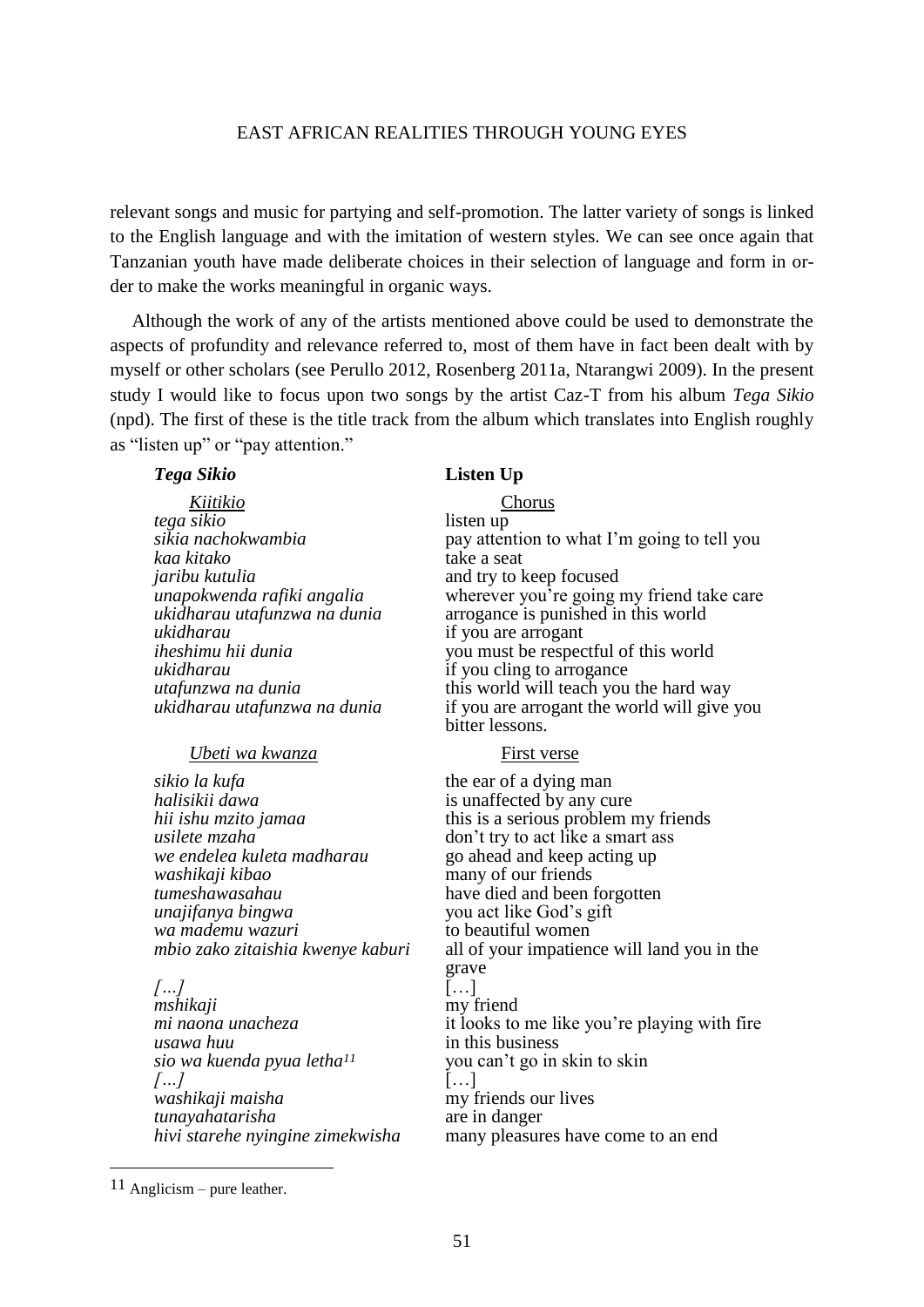| hebu jaribu nikushiriki michezo | let me include you in the music      |
|---------------------------------|--------------------------------------|
| ili kupunguza                   | so that you cut down                 |
| mawazo ya ngono                 | on your obsession with sex           |
| ipo siku mtakumbuka maneno      | the day will come when you recall my |
|                                 | words                                |
| []                              | 11                                   |

This is the first verse and chorus of a much longer composition which goes on to exhort the listeners to take stock of the dangers of irresponsible and unprotected sex, and the sexually transmitted diseases, AIDS included, which are cutting down a significant portion of Tanzania's population in their prime.

The dangers of unprotected sex with multiple partners explored here clearly resonate with Kezilahabi's first two novels as explained above albeit with an emphasis on AIDS rather than the mysterious STD and self-destruction described in *Kichwamaji* and *Rosa Mistika* respectively. That this is a problem which effects young people disproportionately makes the song of importance to people of the singer's own age. The song's lyrics are also delivered in colloquial Swahili with borrowings from English such as "pure leather," and "issue." Such a linguistic choice, in addition to the formal choice of hip hop music along the lines of Bongo Flava clarifies the target audience and validates their experiences and gives voice to their vision of reality, a vision often excluded from conventional forms of discourse. Ntarangwi explains the importance of hip hop forms such as Bongo Flava in the following terms:

Hip hop is then a forum through which East African youth, often left out of important socio-economic and political commentaries and decision-making processes, attain agency that enables them to variably shape their lives and participate in raising public awareness and consciousness to social and political issues while also appropriating it for their own economic and political gain. (2009: 3)

While the song *Tega Sikio* speaks about sex and promiscuity while directing these comments and criticisms most directly to young people, the song *Sina Imani* or "I have no faith" deals with political issues from the perspective of Tanzanian youth in opposition to the interests of the older generation or *wazee*.

| Sina Imani                       | <b>I Have No Faith</b>                                                |
|----------------------------------|-----------------------------------------------------------------------|
| Kiitikio                         | Chorus                                                                |
| sina imani na mwakilishi bungeni | I have no faith in our representative in par-<br>liament              |
| vijana matatizo yenu hebu nipeni | all of you young people [instead] should<br>bring your problems to me |

The song starts off with Caz-T presenting himself as the legitimate voice of his community or *jamii*. This is a frequent strategy of Tanzanian singers and especially with Bongo Flava artists. They adopt such a stance due to their young age and the fact that their music seems to be rejecting many of the iconic styles of popular music such as *muziki wa dansi* (see Graebner 2000) which has a longer history in Tanzania and is thus associated more closely in the minds of many Tanzanians with indigenous postcolonial identity.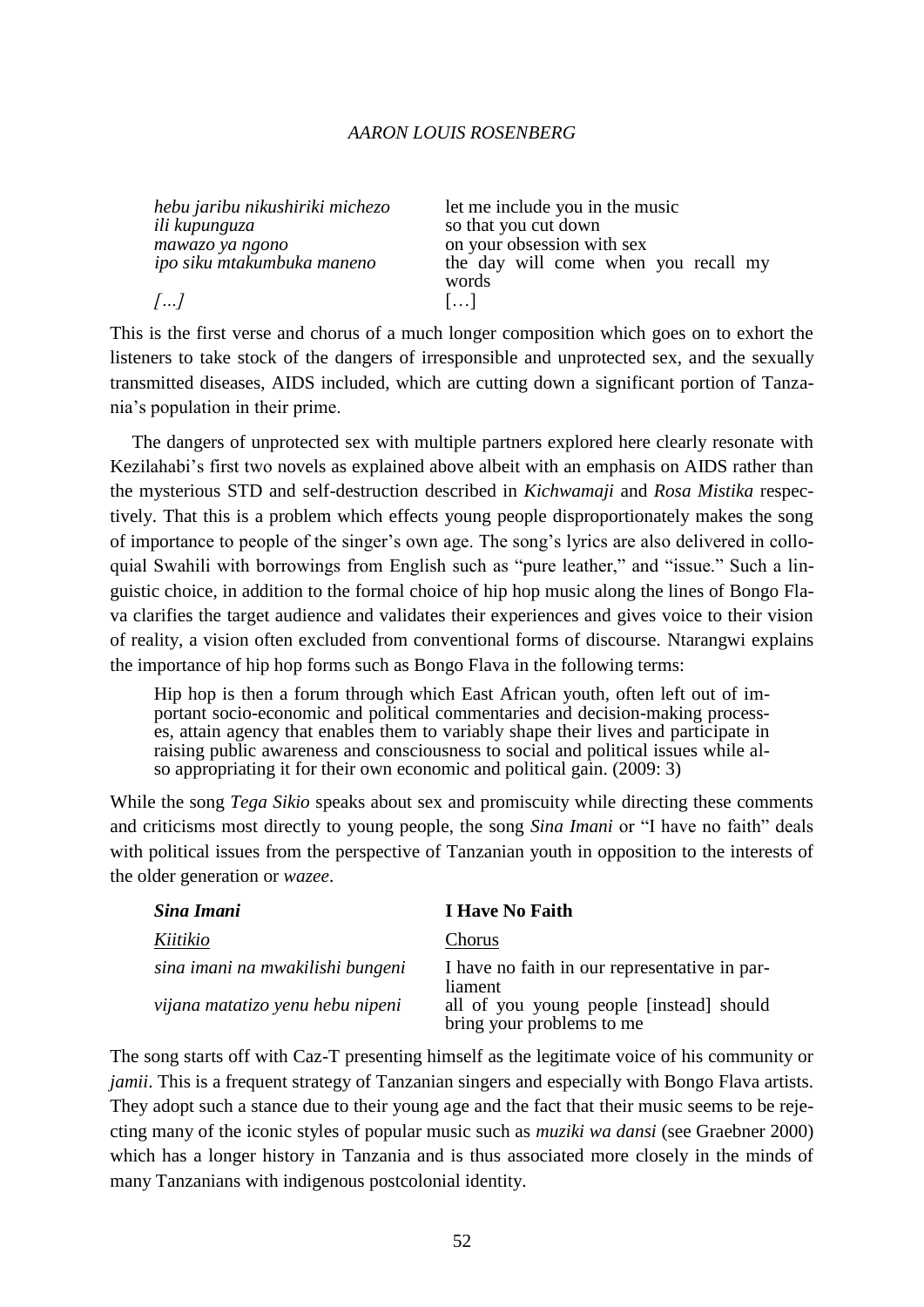The crisis of authority which artists such as Caz-T experience due to their position in hierarchies of legitimation in terms both musical and social is resolved through an appeal to conceptions of artists in general, and performing artists in particular, as responsible members of society who serve a valuable function. Such ideas are frequently expressed by other prominent Bongo Flava artists. Afande Sele in his song "Darubini Kali" or "High-Powered Binoculars" presents an attempt to establish the legitimacy referred to above. The importance of the song is underlined by the debate which it has engendered. An illustrative example is the blog on Vijana FM where an anonymous commentator identifying him or herself as "Bahati" posted the following observation:

*Msanii Afande Sele alipataga kutunga wimbo ulioitwa "Darubini Kali," ambao ulimwongezea umaarufu hadi kumsaidia kushinda tuzo ya Mfalme wa Rhymes. Nyimbo [sic] ya "Darubini Kali", ilizungumzia mambo mbalimbali ya jamii. Nyimbo hiyo pia ilifanikiwa kuonyesha uhusiano kati ya kazi ya sanaa, mfano sasa Bongo Flava, na jamii inayozungukwa nayo. Katika maneno yake […], Afande alisema, "mimi ni msanii, mimi ni kioo cha jamii", hivyo kujenga hoja kuwa sanaa ni chombo ambacho kinatumia fasihi kuyaweka bayana matatizo yaliyomo ndani ya jamii zetu. Hivyo basi, leo hii ninadiriki kusema bongo flava inakibarua kikubwa cha kuzungumzia maswala ya jamii ya sisi vijana. Sanaa hii inatoa moja kati ya nafasi chache ambazo vijana tunazo kuelezea na kujadili matatizo yetu*. (Bahati 2011)

The artist Afande Sele composed the song "High-Powered Binoculars" which made him famous to the point that he won the King of Rhyme competition. The song talks about various pressing social issues. It also manages to demonstrate the links between the performing arts, in this case Bongo Flava, and the communities in which such expression is produced. Within the lyrics Afande states that "I am an artist, society's mirror," with the intention of clarifying that artistic expression uses literary expression in order to lay bare the problems in our society. As a result today I am writing this in order to emphasize that Bongo Flava music has a right and a responsibility to discuss issues of relevance to us as the community of young people. This artistic outlet represents one of the few avenues at our disposal through which we can explain and debate our problems.

Such notions are eloquently and forcefully expressed in *Sina Imani* where Caz-T explains the predicament, in which the youth of Tanzania find themselves, as follows:

| vijana wanazagaa mitaani kama siafu      | young people are just wandering<br>about in the streets like ants |
|------------------------------------------|-------------------------------------------------------------------|
| tatizo ni kwamba wazee hawataki kustafu  | the problem is that the old folks<br>don't want to retire         |
| nionavyo mimi wanatuishia stimu          | it looks to me like they just want to<br>wear us down             |
| watu wanazurura wakati wanazo elimu      | there are people killing time with<br>their degrees in hand       |
| hivi kwa nini maofisini wanang'ang'ania? | so why are they clinging so grimly<br>to their positions?         |
| wako madarakani toka sisi tunazaliwa     | they've been in power since we<br>were born                       |
| wanachotaka wao wafe wakiwa kazini       | it looks like they want to die behind<br>their desks              |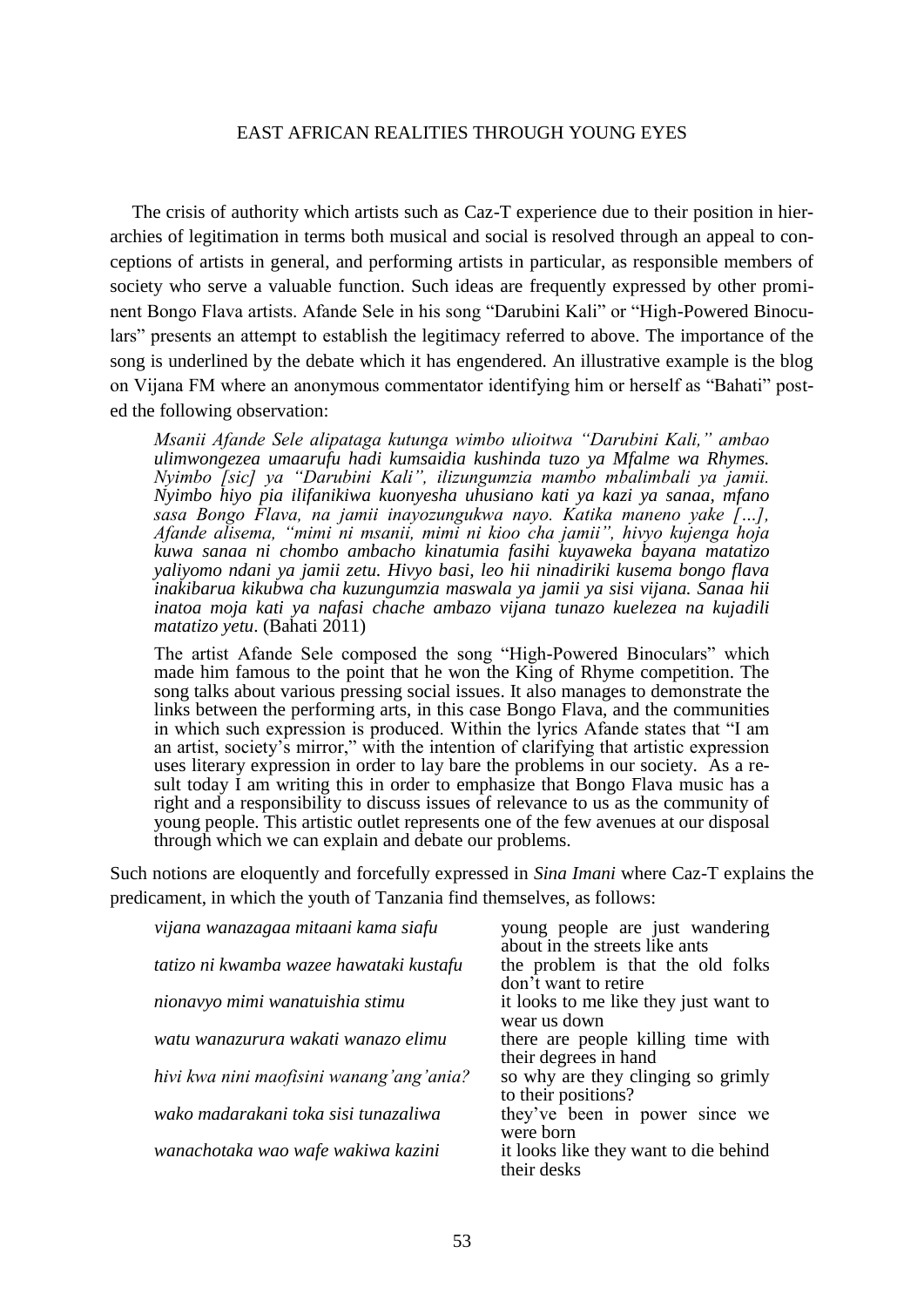*wanasahau ya kwamba vijana wapo juani* they've forgotten that there are

young people baking in the sun

As the song progresses Caz-T develops a more wide-ranging critique of Tanzanian postcolonial politicians and societies which exposes the abuse of power for personal gain and the failure of the *ujamaa* or collective villagization plan instituted following the Arusha Declaration. It is here that the singer asks the following question:

| mnavikumbuka vijiji vya ujamaa?         | do you remember the <i>ujamaa</i> vil- |
|-----------------------------------------|----------------------------------------|
|                                         | lages?                                 |
| leo hii vyote jamaa, vimechakaa         | today they are all in ruins            |
| utaona huruma watu walivyochoka         | and your heart will break for the      |
|                                         | exhausted people that you see          |
| enyi wazee hamkumbuki mlipotoka?        | don't you old folks remember           |
|                                         | where you came from?                   |
| mnabadili magari ya kila aina           | you change cars like shirts            |
| kijijini chenu mnashindwa chimba kisima | but can't find the means to dig a      |
|                                         | well in your home village              |
| unawakataza vijana wasije mjini         | you forbid the youth from migrat-      |
|                                         | ing to cities                          |
| hivi ni nani anayetaka [ku]kaa porini?  | but who do you think wants to live     |
|                                         | in the bush?                           |
| hospitali zenyewe mpaka uende mjini     | even hospitals are only in the cities  |
| wa akina mama wanazalia watoto njiani   | and women give birth to their chil-    |
|                                         | dren on the highway                    |
| mpaka leo hawajapata umeme              | villagers don't even have electricity  |
|                                         | up to today                            |
| kama mmeshindwa basi                    | if you can't handle the job            |
| si mseme!                               | then you should just admit it!         |

Such a condemnation flies in the face of systems of respect, deference and metaphorical speech or *mafumbo* that characterize interactions in Tanzanian communities especially in contexts where younger individuals address their elders and those with positions of authority.

Such tactics are used in order to reduce the possibility of overt confrontation between the speaker and the addressee and are widespread throughout Eastern and Central Africa. In the neighboring Democratic Republic of the Congo this type of address is made wide use of in popular music and is known as *mbwakela*, a term roughly equivalent to the Swahili term *mafumbo* mentioned above. Lubangi Muniania describes *mbwakela* as "a phrase, a couple of sentences, even a whole song where you say something insulting or critical without it being easily understood. It is coded language, a secret discourse that goes on under the noses of tyrants and oppressors or a clever way to attack your rivals." (Muniani 2006) Muniani also goes on to explain that this tactic is employed by citizens of the Congo where there is a sense that, as a result of their lengthy and ongoing oppression, "nobody listens to us." Thus one might expect that such tactics would be employed by Tanzanian youth, especially when taking into consideration the complex systems of communication and esteem that are often employed in both conversation and written discourse.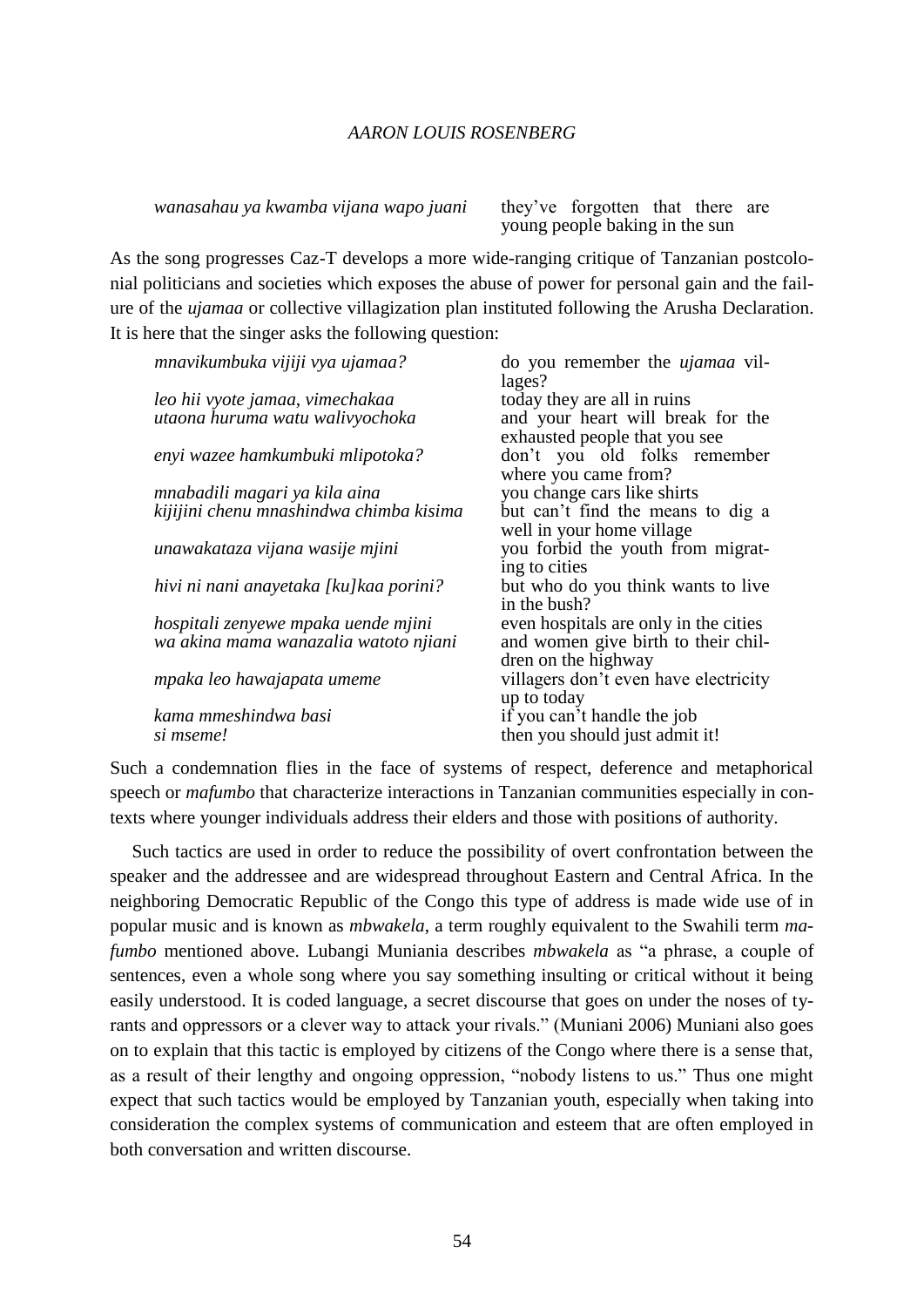In the case of Caz-T's lyrics, however, this is not so as the open attacks in the above lyrics make clear. Although I would shrink from describing Caz-T's commentaries as explicitly "existentialist" in the way that such a label has been applied to Kezilahabi's works, I do feel that that there is a strong, if not obvious component of profound thought combined with knowledge (see Vincent Barry's definition of philosophy above) which places such songs in a meaningful relation to the literary works of Kezilahabi. One crucial aspect of this lies in the critical if not accusatory tone which all of the works dealt with here have in common. Caz-T, in much the same way as Kezilahabi, holds up for scrutiny the prejudices and dysfunctional forms of discrimination which bind their society, young and old to what in their opinion constitutes a flawed trajectory in need of rectification.

These accusations in turn resonate powerfully with the notions expressed, and the manner in which these ideas are represented in the prose works of Euphrase Kezilahabi. The writer's first novel, *Rosa Mistika* represents an exploration of the enduring and harmful legacy of patriarchy and the twisted ways in which gendered power has come to be exercised in Tanzania. I have elsewhere discussed in detail the ambivalent manner in which Kezilahabi deals with the destructive nature of male domination of women (Rosenberg 2011b). As I pointed out in a comparison between Kezilahabi's *Rosa Mistika* and the novel *Parched Earth* (2001) published by the Tanzanian author Elieshi Lema, there is a strong contrast between the "nihilistic [...] self-destructive exploits" (2011b: 48) of the protagonist of Rosa Mistika and the relative contentment which Lema's protagonist manages to find for herself in the face of so many oppressive and repressive forces in her life. It can be argued that Kezilahabi's portrayal of the descent into the maelstrom of the young promiscuous Rosa reaffirms society's damning image of women as dangerous sexual forces of nature. At the same time, however, the equally depraved portrait of Rosa's father and the vast majority of the men that she is with throughout the novel demonstrates that in large part the fault for her behavior lies in the nature and severity of the controls placed upon her by those who have power over her, especially her father and her lovers.

The author's disenchantment with postcolonial politics in Tanzania are also forcefully expressed in the novels *Dunia Uwanja wa Fujo* (1975) or "The World is a Mess" and *Gamba la Nyoka* (1979) or "The Skin of a Snake" both of which openly criticize the failure of African Socialism and the *ujamaa* villagization process. Both novels were originally published in the period from the 1970s through the 1980s when the first president of Tanzania, Julius Nyerere, was still firmly in control of Tanzanian politics and these accounts by Kezilahabi therefore represent bold statements in opposition to the ruling party and its founding leader, no mean feat given the status of Nyerere and socialist ideas in Tanzania at the time. Even more caustic was the play which he wrote *Kaptula la Marx* which, although it had been circulating in an unofficial version since 1979 was not published until 1999 (Diegner 2002: 45). This undoubtedly is a result of the fact that the play is an attack on Nyerere and his policies and that the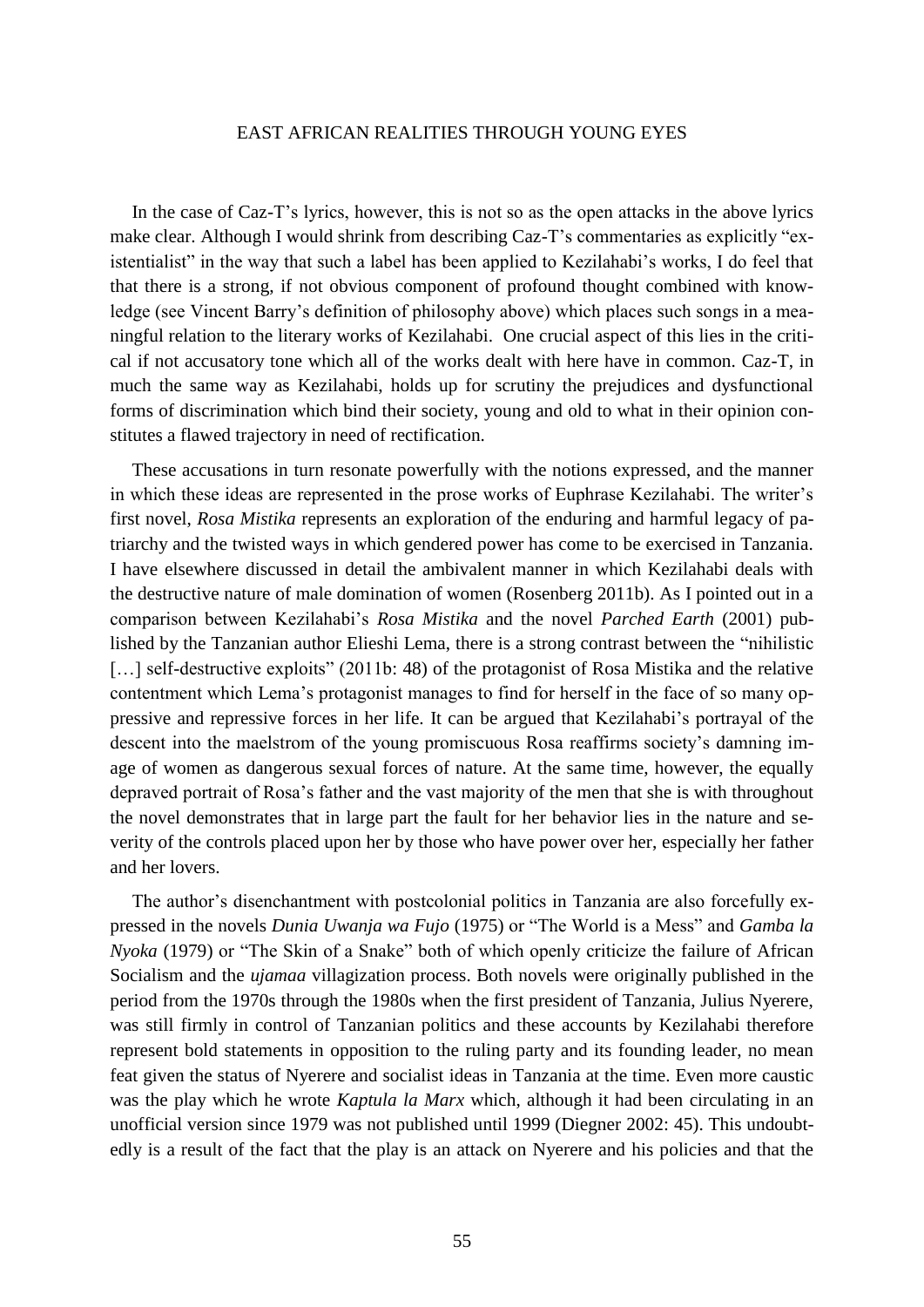author felt it prudent to wait until Nyerere had stepped down from power in order to avoid the possibility of any serious negative repercussions that he might be subjected to.

Caz-T´s songs are no less polemical and, given the medium in which they are created and disseminated they are ideally placed to activate both thought and action regarding such tendentious issues. As performative texts their style and mode of delivery provide an invasive form of commentary which in many ways is capable of forcing itself upon its listeners. This is true when listeners may find themselves the hapless witnesses to such music while in the street or in the public transport vehicle or *daladala* which crowd the streets of cities throughout the Tanzanian Republic. It is more so when Caz-T's fans go out and purchase his music and sit down, individually or in groups to listen seriously to what he has to say or even go so far as to attend his concerts where they can actually take a part in enacting his commentaries by participating in the singing of such songs. The unification through song into which such Bongo Flava commentaries are converted thus allows for the critical and philosophical thoughts of these young men and women to be legitimated through their rearticulation in a public arena defined by youthful aesthetics.

#### **Comparative strategies**

What becomes obvious when we put the songs of Caz-T and the literary works of Euphrase Kezilahabi side by side is the socio-political import and artistic merit of these works and the likely extent to which their youth at the time of their composition lead to the aggressive, even reckless, intensity of their messages and their willingness to confront both the problems of their day and the individuals and groups which they feel are responsible for these deficiencies. The intention of this study is not to demonstrate the superiority of oral/aural forms of expression nor that of Swahili as opposed to English or other European languages. It is not my desire to promote the idea that the expression of young writers and singers in Tanzania and Africa more generally is inherently more important or worthy of study than that of their older counterparts. At the same time, however, any survey of the field will reveal that literary studies as they relate to Africa are still predominantly focused upon works in European languages that are created in ostensibly "western" forms.

It is therefore my desire to at least momentarily invert these paradigms and hierarchies in order to draw attention to the consequence of other types of "texts" in the definition of social realities and identities through indigenous means of expression. The productivity of young artists may be of paramount importance due to the types of interventions which they are willing to undertake. The definitions which they articulate are, as often as not, predicated upon radical reinterpretations if not reformulations of the lived reality of Tanzanian experience both historically and in terms of their contemporary circumstances. As individuals who frequently have the least invested in the maintenance of the *status quo* they are therefore ideally placed to recognize and transform those aspects of their societies which are obstructive to their welfare and, possibly, to that of society as a whole in consideration of what they see their roles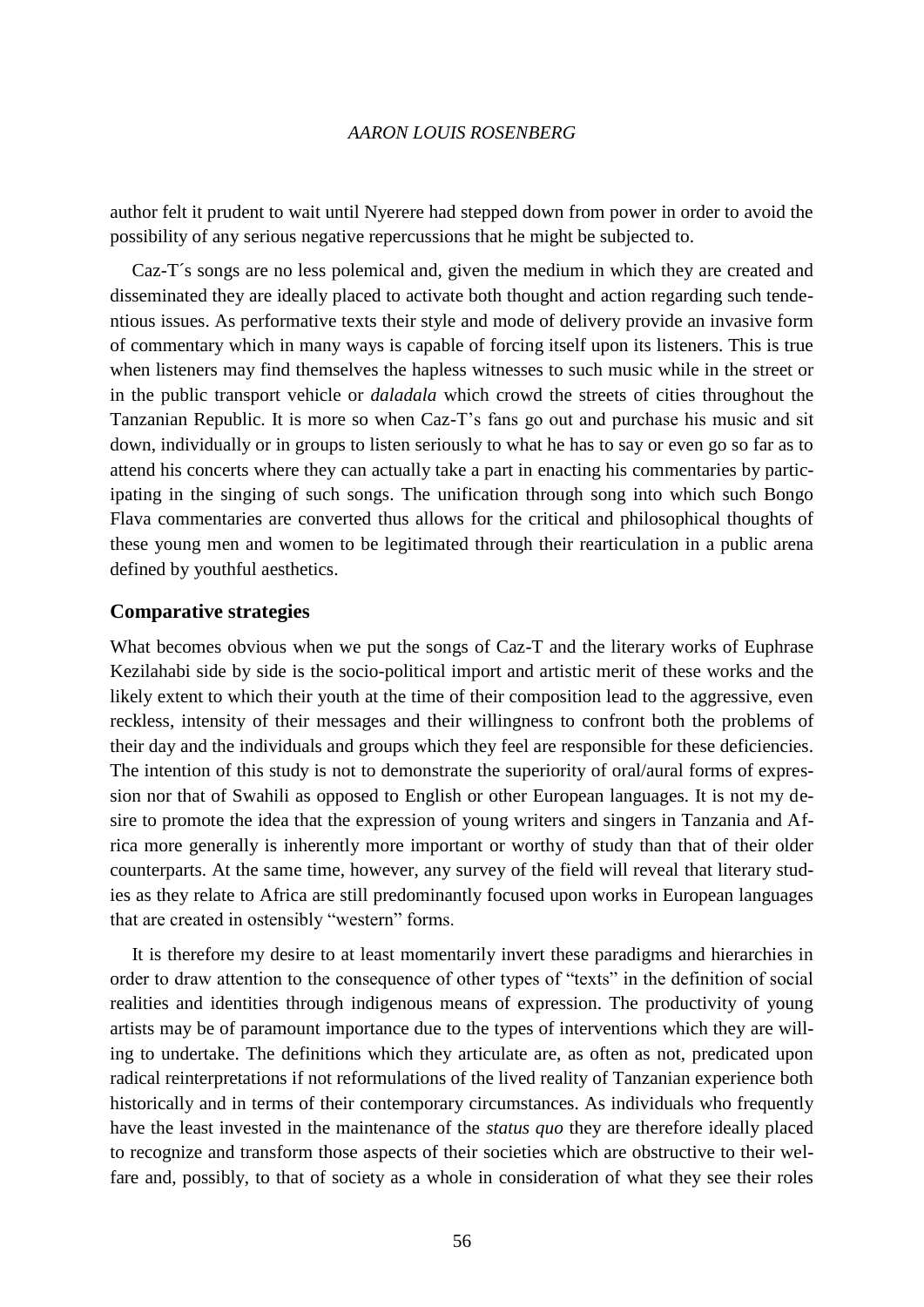within it to be. If, as Terrence Ranger has pointed out, traditions in Africa can and have been invented in the colonial past (1975, 1983), this is a clear demonstration of the fact that such young artists, through the powerful discourses which they wield, can uninvent such patterns of self -imagination and can therefore reinvent themselves and their environment according to their new models of custom and praxis.

These tendencies, combined with the masterful command of linguistic and artistic codes within these varied forms of expression make such works worthy of careful and detailed investigation: investigation which can provide insight into the shifting nature of African societies generally and that of Tanzania in particular in terms of such young and dynamic populations in this new century.

## **References**

- Abdalla, Abdilatif. 1975. Utangulizi. *Ukakiki wa Maandishi Yake*, Shaaban Robert. Dar es Salaam: Longman Tanzania. Pp. xi - xxv.
- Achebe, Chinua. 1976*. Morning yet on Creation Day*. NY: Anchor Press.
- Bahati. 2011. *Sanaa Kioo cha Jamii*. *Vijana FM. April 5th*. <http://vijanafm.blogspot.com/2010/03/sanaa-kioo-cha-jamii.html> (last accessed 26 February 2013).
- Barry, Vincent. 2007. *Philosophical Thinking about Death and Dying*. Belmont, CA: Thomson Wadsworth.
- Björkman, Ingrid. 1989. *Mother, sing for me: People's Theatre in Kenya*. London: Zed.
- Caz-T. [n.d] *Tega Sikio*. Wananchi Stores.
- Diegner, Lutz. 2002. Allegories in Euphrase Kezilahabi's Early Novels. *Swahili Forum* 9: 43- 74.
- Diegner, Lutz. 2005. Intertextuality in the Contemporary Swahili Novel: Euphrase Kezilahabi's Nagona and William E. Mkufya's Ziraili na Zirani. *Swahili Forum* 12: 25-35.
- Graebner, Werner. 2000. Ngoma ya Ukae: Competitive Social Structure in Tanzanian Dance Music Songs. *Mashindano! Competitive Music Performance in East Africa*, ed. by Gunderson, Frank & Gregory Barz. Dar es Salaam: Mkuki na Nyota. Pp. 295-318.
- Kezilahabi, Euphrase. 1971. *Rosa Mistika*. Dar es Salaam: East African Literature Bureau.
- Kezilahabi, Euphrase. 1988. *Karibu Ndani*. Dar es Salaam: Dar es Salaam University Press.
- Kezilahabi, Euphrase. 1974. *Kichwamaji*. Dar es Salaam: East African Publishing House.
- Kezilahabi, Euphrase. 1975. *Dunia Uwanja wa Fujo*. Nairobi: East African Literature Bureau.
- Kezilahabi, Euphrase. 1979. *Gamba la Nyoka*. Dar es Salaam: Eastern Africa Publications.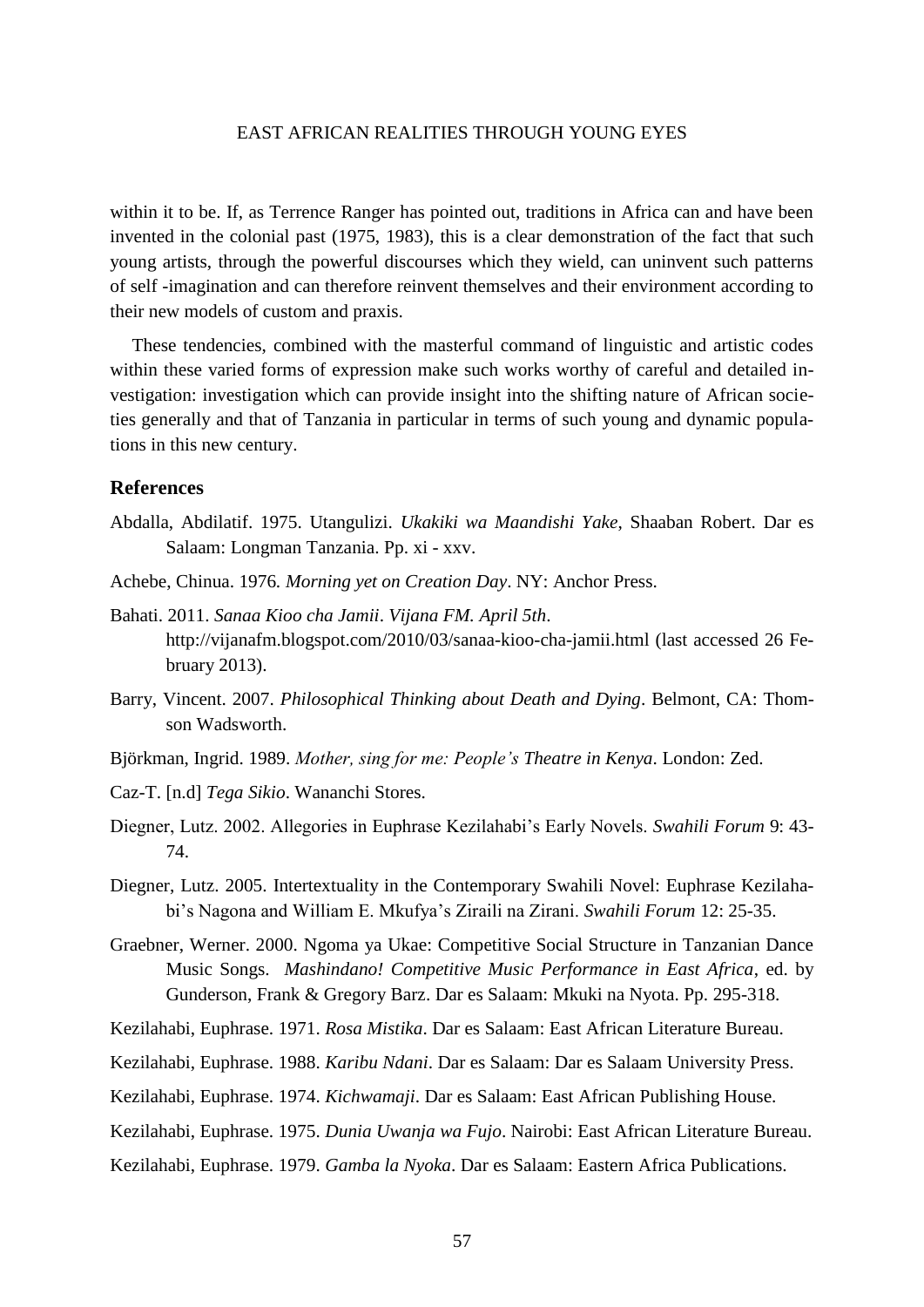- Kezilahabi, Euphrase. 1985. *African Philosophy and the Problem of Literary Interpretation*. PhD, University of Wisconsin-Madison.
- Kezilahabi, Euphrase. 1999*. Kaptula la Marx*. Dar es Salaam: Dar es Salaam University Press.
- Khamis, Said. 2003. Fragmentation, Orality and Magic Realism in Kezilahabi's Novel Nagona. *Nordic Journal of African Studies* 12, 1: 78-91.
- Lema, Elieshi. 2001. *The Parched Earth*. Dar es Salaam: E & D Limited.
- Muniania, Lubangi. 2006. *Interview cited in "Hidden Meanings in Congo Music." Georges Colinet. Afropop.org: Hip Deep*. http://www.afropop.org/hipdeep/mp3player\_new.php?id=634 (last accessed 26 February 2013).
- Ntarangwi, Mwenda. 2009. *East African Hip Hop*. Urbana, Chicago: Illinois UP.
- Ntarangwi, Mwenda. 2003. *Gender, Performance, & Identity: Understanding Swahili Cultural Realities through Songs*. Trenton, NJ: Africa World Press.
- p'Bitek, Okot. 1986. *Artist, the Ruler: Essays on Art, Culture and Values*. Nairobi: Heinemann Kenya.
- Perullo, Alex. 2011. *Live from Dar es Salaam: Popular Music and Tanzania´s Music Economy*. Bloomington: Indiana University Press.
- Perullo, Alex & John Fenn. 2003. Language Ideologies, Choices, and Practices in Eastern African Hip Hop. *Global Popular Music: The Politics and Aesthetics of Language Choice*, ed. by Berger, Harry M. & Michael Thomas Carroll. Jackson: UP of Mississippi. Pp. 19-52.
- Ranger, Terrence. O. 1975. *Dance and Society in East Africa 1890-1970: The Beni Ngoma*. London: Heinemann.
- Ranger, Terrence. O. 1983. The Invention of Tradition in Colonial Africa. *The Invention of Tradition*, ed. by Hobsbawm, Eric & Terrence Ranger. Cambridge: Cambridge University Press. Pp. 211-262.
- Rosenberg, Aaron. 2011a. *Eastern African Popular Songs: Verbal Art in States of Transformation*. Trenton, NJ: Africa World Press.
- Rosenberg, Aaron. 2011b. Form and Theme as Unifying Principles in Tanzanian Verbal Art: Elieshi Lema and Orchestra DDC Mlimani Park. *Wasafiri* 26, 1: 40-49.
- Sebba, Mark. 1997. *Contact Languages: Pidgins and Creoles*. New York: Palgrave Macmillan.
- Sele, Afande. [n.d.]. Darubini Kali. *Darubini Kali*. GMC Wasanii Promoters.